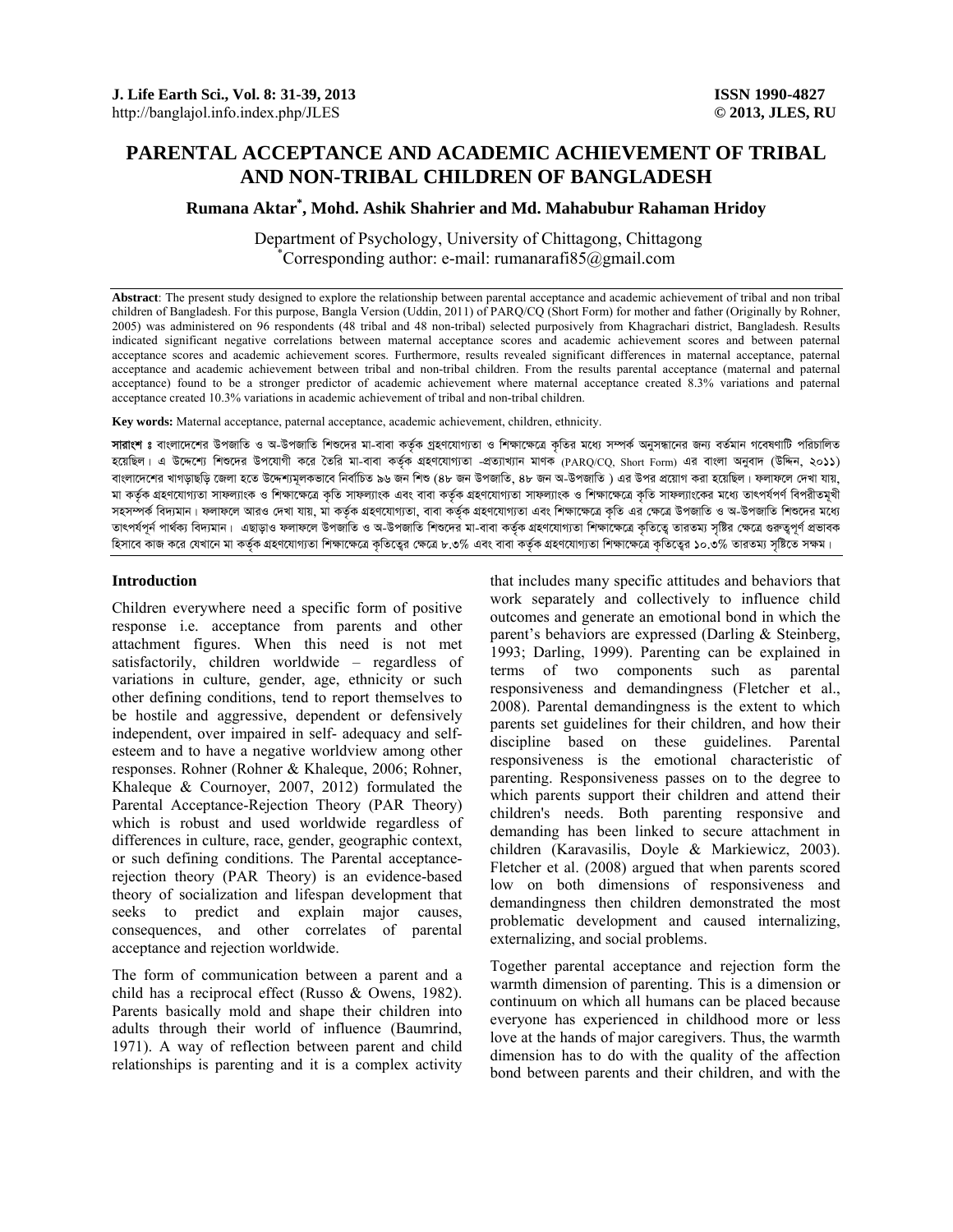physical, verbal, and symbolic behaviors parents use to express these feelings. One end of the continuum is marked by parental acceptance, which refers to the warmth, affection, care, comfort, concern, nurturance, support, or simply loves that children can experience from their parents and other caregivers. The other end of the continuum is marked by parental rejection, which refers to the absence/significant withdrawal of these feelings and behaviors, and by the presence of a variety of physically, and psychologically hurtful behaviors and affects. Parents may neglect their children as a way of trying to cope with their anger toward them. Neglect is not simply a matter of failing to provide for the material and physical needs of children, however; it also pertains to parents' failure to attend appropriately to children's social and emotional needs. Often, for example, neglecting parents pay little attention to children's needs for comfort, solace, help, or attention; they may also remain physically as well as psychologically unresponsive or even unavailable or inaccessible. All these behaviors, real or perceivedindividually and collectively-are likely to induce children to feel unloved or rejected. Extensive crosscultural research over the course of half a century in PAR Theory reveals that parental rejection can be experienced by any combination of four principal expressions: (1) cold and unaffectionate, the opposite of being warm and affectionate, (2) hostile and aggressive, (3) indifferent and neglecting, and (4) undifferentiated rejecting. Undifferentiated rejection refers to individuals' beliefs that their parents do not really care about them or love them, even though there might not be clear behavioral indicators that the parents are neglecting, unaffectionate, or aggressive toward them (Rohner, Khaleque & Cournoyer, 2012).

In effect, much of parental acceptance-rejection is symbolic (Kagan, 1974, 1978). Therefore, to understand why rejection has consistent effects on children and adults, one must understand its symbolic nature. Certainly in the context of ethnic and crosscultural studies investigators must strive to understand people's symbolic, culturally-based interpretations of parents' love-related behaviors if they wish to fully comprehend the acceptance-rejection process in those settings. That is, even though parents everywhere may express, to some degree, acceptance (warmth, affection, care, concern) and rejection (coldness, lack of affection, hostility, aggression, indifference, neglect), the way they do it is highly variable and saturated with cultural or sometimes idiosyncratic meaning. For example, parents anywhere might praise or compliment their children, but the way in which they do it in one sociocultural setting might have no meaning (or might have a totally different meaning) in a second setting.

On the issue of academic achievement, McClelland's (1961) early work on the emergence of the achievement motive suggests that parental attitudes can foster school identification by placing emphasis on academic success and independence. It was also hypothesized in a study conducted by Vierstein & Hogan (1975) that high achievement motivation in boys can be explained in terms of effective socialization to norms of achievement in which the desire to achieve is enhanced by a stable, harmonious home environment supplied by parents with similar values, by the presence of an acceptable parental model and by extra encouragement provided by an achievement oriented maker. Academic achievement is generally measured on the basis of examination scores or by standardized test scores. According to Good (1993) Academic achievement means knowledge attained or skills developed in the school subjects, usually designated by test scores or by marks assigned by teachers or by both.

Parent-child interaction has long been considered to have a crucial influence on a child's academic performance and development (Prindle & Resinski, 1989; Van Meter, 1994; Barnard & Kelly, 1990). Children's higher school achievement rates, higher attendance rates, lower delinquency and dropout rates, and increased high school completion rates are enhanced by a strong parent-child relationship (Ziegler, 1987). A number of studies have reported that a warm and responsive parent-child interaction is positively related to self-esteem, social acceptability, and achievement in young children (Estrada, Arsenio, Hess & Holloway, 1987; Bradley, Caldwell & Rock, 1988). Researchers have reported that parent-child interactions, specifically stimulating and responsive parenting practices, are important influences on a child's academic development (Christian, Morrison, & Bryant, 1998; Committee on Early Childhood Pedagogy, 2000).

Kamble and Adsul (2012) aimed at investigating the effect of parental acceptance and academic climate on academic performance of adolescents. 180 students studying at 10th class in various schools of Sangli and Kolhapur districts of Maharashtra State, India were selected by random sampling method. 2 X 2 factorial research design was employed. Two- way ANOVA was used to analyze the collective data. The findings of the study revealed that parental acceptance and academic climate strongly and significantly affects academic performance of adolescents. Khan et al. (2010)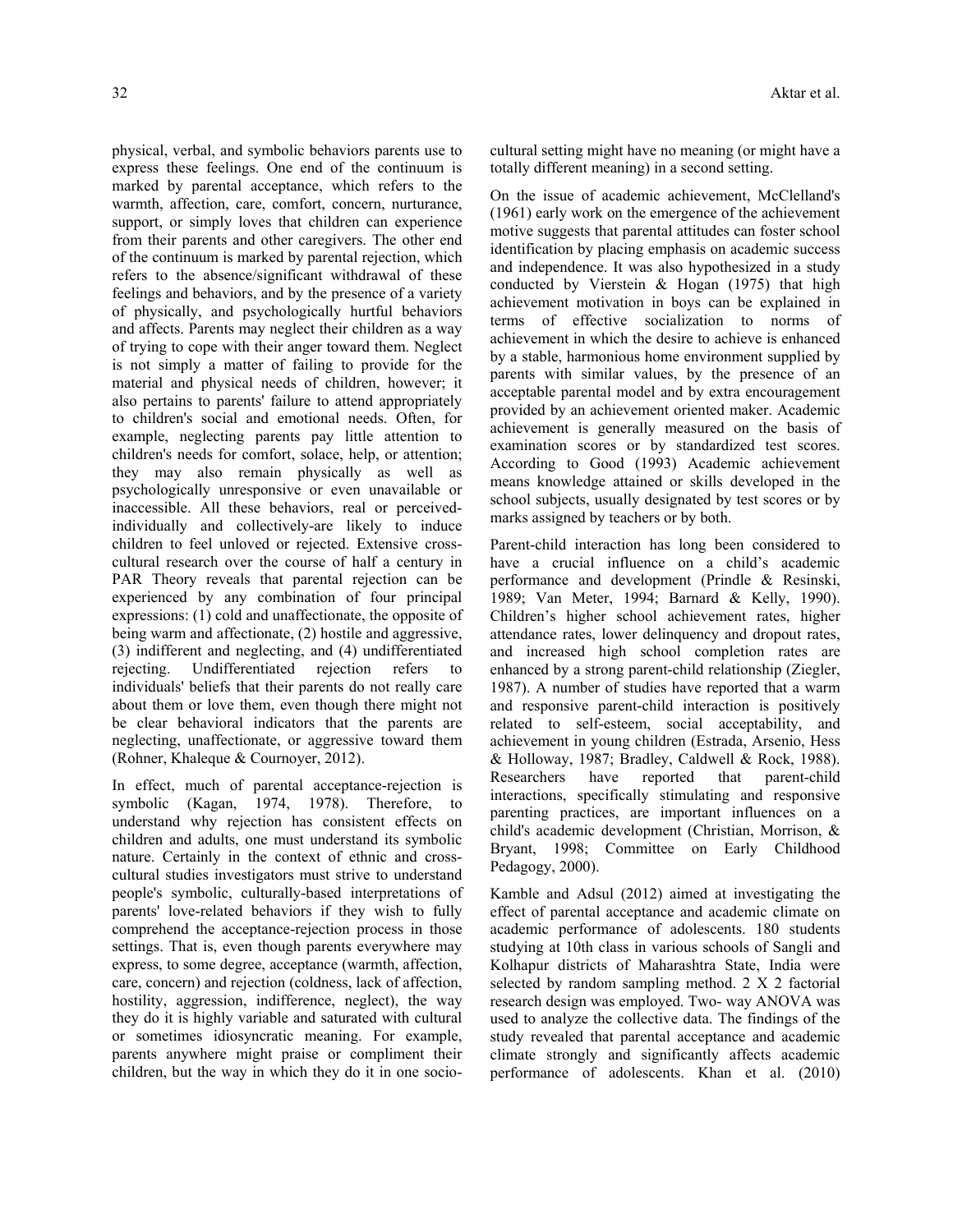investigated the effects of perceived teacher acceptance as well as perceived maternal and paternal acceptance on the academic achievement and school conduct of 362 seventh-grade adolescents in the Mississippi Delta region of the United States. Results showed a significant correlation between perceived teacher acceptance and boys' (but not girls') overall grade point average (GPA). Perceived maternal acceptance (but not paternal acceptance) also correlated with boys' GPA. Neither maternal nor paternal acceptance, however, was correlated with girls' academic achievement. A study (Topor et al., 2010) on parent involvement and student academic performance was conducted using a sample of 158 seven-year old participants, their mothers, and their teachers. Results indicated a statistically significant association between parent involvement and a child's academic performance, over and above the impact of the child's intelligence.

Elias (2006) investigated a slightly different but related issue in Bangladesh on 100 students (50 from fourth and 50 fifth grades). Result showed no significant relations between parent-child interaction and academic achievement. A study carried out in the Mississippi Delta Region of the United States on 362 seventh grade adolescents reported that the perceived maternal acceptance was significantly correlated with boys' GPA but neither maternal nor paternal acceptance was correlated with girls' academic achievement (Khan, Haynes, Armstrong & Rohner, 2010). Uddin (2011) explored the relation between parental warmth and academic achievement in Bangladesh on 300 students of four schools of capital city Dhaka. The result revealed that both maternal and paternal warmth were positively related to academic achievement of children. Heaven and his colleagues (2002) conducted a study on family relationship, school climate and personality and revealed that the personality traits were consistently related to attitudes to school and the parental factors (care and overprotection). Stephen J. Ceci et al. (1997) proposed that parental acceptance lead to academic performance. Children who are successful and well developed came from families where positive relationship existed between them and their parents, where as children, who were discouraged and rejected at home they fail to get success in academic achievement (Bowlby, 1967). Several other researchers concluded that, parental acceptance has significant impact on academic performance of adolescents (Epstein, 1989; Hoover - Dempsey and Sandler, 1997; Rayn and Adams, 1995).

Kazmi, Sajjid, and Pervez (2011) study explored impact of father's style of dealing with their children at home and their academic achievements at school and result were in favor of the fathers' involvement for the academic achievements. In a meta-analysis containing 21 studies, the impact of parental involvement on the academic achievement of minority children was significant for all marginal groups. For all the groups, parental involvement as a whole, affected all the academic variables by at least two tenths of a standard deviation unit. However, the results indicated that parental involvement affected the academic achievement of minority students (Jeynes, 2003). Xitao and Michael (2001) found parental involvement as positively related to students' academic achievement. Luby et al. (2012) found that the early experience of maternal nurturance among preschoolers was strongly predictive of larger hippocampus volume among the same children at school age. These results are important because the hippocampus is a region of the brain that is central to memory, emotion regulation, stress modulation, and other functions—all of which are essential for healthy socio-emotional adjustment. In a study of Kordi and Baharudin (2010), the contributions of parenting attitude and style were examined in relation to children's school achievement. Findings revealed a strong relationship between children's school achievement and parenting attitude and style.

The primary census report of Bangladesh, 2011 illustrates that total ethnic population group of Bangladesh is 27. Major ethnic groups of Bangladesh are: The Bangalees, The Chakmas, The Santal, The Tanchangya, The Tippearas, The Mros, Khasis, Garas, Khajons etc. Bangalees are the largest ethnic group in Bangladesh, forming more than 98% of the entire population. Except Bangalees, the other ethnic groups are known as Tribal group in Bangladesh. A sense of ethnic identity becomes salient for many ethnic minority adolescents as they explore the significance of their ethnic group membership in defining who they are (Spencer & Markstrom-Adams, 1990; Phinney, 1990). Bangladesh is a densely populated country of South East Asia that has a rich tribal presence. There are about 58 tribes living in different parts of the country. Bangladesh has 1.2 million tribal people, which is just above 1 percent of the total population (Mullah, Parveen & Ahshanullah, 2007). Major tribes of this country live in Chittagong Hill tracts and in the regions of Mymensingh, Sylhet, and Rajshahi. Whatever may be the population of them, they differ with the majority Bangalee ethnic group with respect to socio-cultural set up, marital customs, rites and rituals, food habits,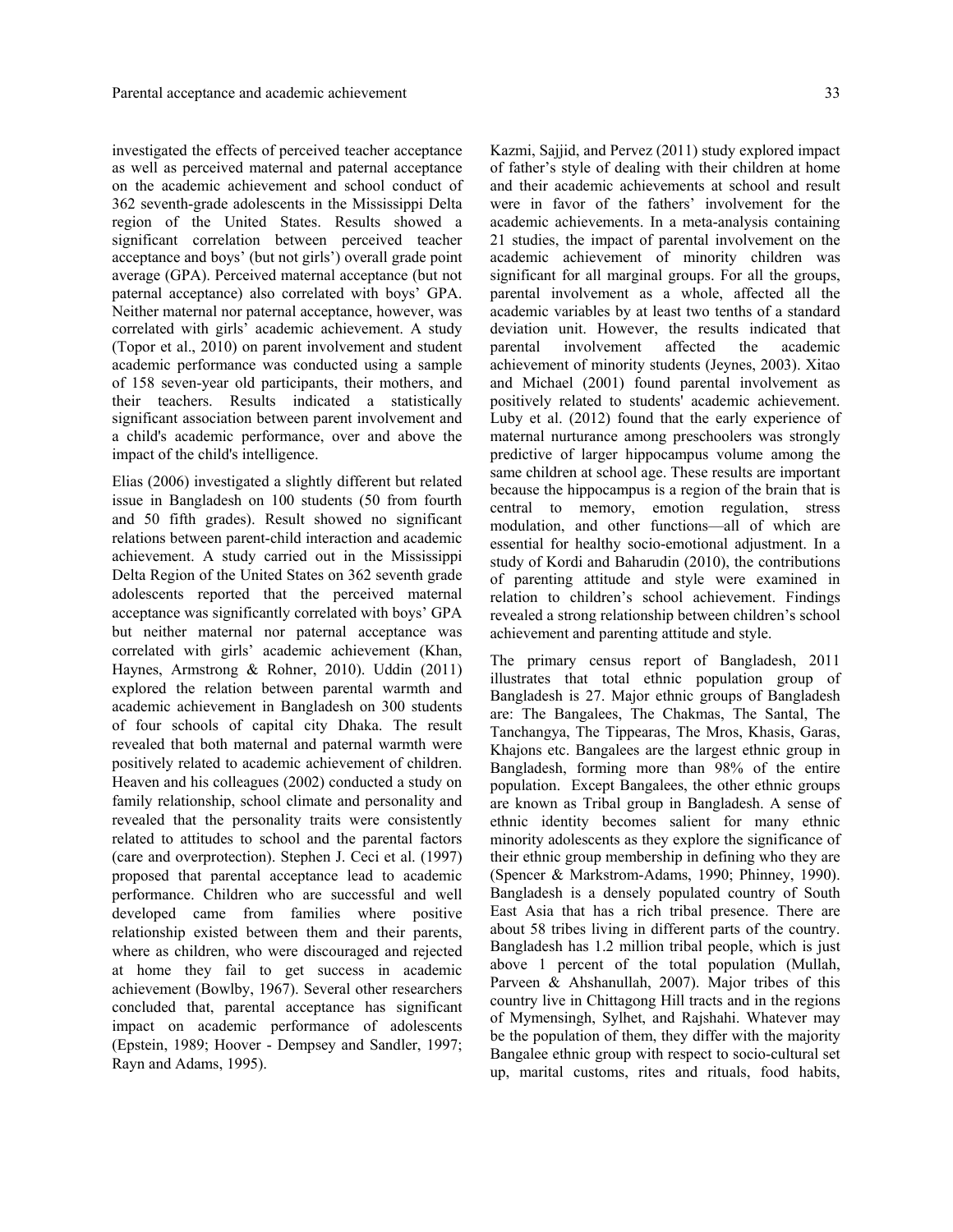behaviour and life styles, school environments, commitment to school, child rearing and parenting styles, parental supervision, family climate, parental attachment & bonding, parental education, community support and other basic needs. Based on these differences and by considering the above mentioned literature reviews, an attempt has been made in this study to see the relationship between parental (maternal& paternal) acceptance and academic achievement of tribal (Chakma, Marmas etc.) and non tribal (Bangalee) children of Bangladesh.

### **Objectives of the Study**

The main objective of the study was to explore the relationship between parental (paternal and maternal) acceptance and academic achievement of tribal and non tribal children of Bangladesh. Some specific objectives of the study are as follows:

- 1. To determine the differences in parental (paternal and maternal) acceptance and academic achievement with reference to ethnicity.
- 2. To determine how much variation as a predictor parental acceptance (maternal & paternal) can create in explaining ethnic adolescents' academic achievement.

### **Rationale of the Study**

Family is the primary agent of socialization of children. The most important relationship in a family is the stable and healthy parent-child relationship that facilitates effective socialization and proper adaptation of a child. On the one end of parent-child interaction is parental acceptance and on the other end is parental rejection. Parents' acceptance or rejection behaviors have an important impact on children's every sphere of lives especially in their academic pursuits (e.g. Uddin, 2011; Estrada, Arsenio, Hess & Holloway, 1987; Bradley, Caldwell & Rock, 1988). In the multiethnic culture of Bangladesh, it is deeply observed that there remain various socio-cultural aspects believed to create differences between tribal (Chakma, Marma, Santal etc.) and non-tribal (Bangalees) children of Bangladesh. The socio-economic set up, customs, rituals, food habits, life styles, language, school culture, parenting styles, parental attitudes towards children, parental attachment and bonding, parental monitoring, education, social and academic feedbacks etc. believed to vary greatly among tribal and non-tribal children of Bangladesh. Obviously there may be variations between tribal non tribal children in parent child interactions or parental attitudes because these two groups are reared in different socio-cultural set up. So, parental attitudes, parental attachment, parenting styles in a cultural setting of one group seems to be evaluated

negatively by members of other group because these attitudes or behaviors are regarded as negative in latter group's cultural & societal codes or norms and vice versa. In spite of this, with respect to the overall socio cultural context of Bangladesh, some common patterns of behaviour and life styles exist and along with it, the perception of children that whether they are being accepted or rejected by their parents may be the determinant of parental acceptance or rejection. These acceptance (warmth, affection, care, comfort, concern, nurturance, support) or rejection(hostility, aggression, neglect or psychologically hurtful behaviors) attitudes of parents in turn may determine children's high or low commitment to school, high or low academic performance, school dropout rates, high or low self regard, self esteem, self efficacy and their good or poor mental well being. By considering these factors this study makes an attempt to explore the relationships between parental acceptance and academic achievement of tribal and non-tribal children of Bangladesh. And it is hoped that this study will enhance the domain of PAR theory cross culturally and the outcome of this study will be beneficial for different children welfare based NGO's to play vital role in awaking parents about the importance of parent-child interaction and in arranging effective programs for prevention of school failure and dropout rates of children for ensuring a better future of them.

### **Materials and Methods**

**Sample:** Two stage sampling were used for the present study.

*School Selection:* Purposively three schools were selected from Khagrachhari District.

*Respondents Selection:* Initially the sample of the study consisted of 104 respondents. Among them, respondents showing perceived parental acceptance were 96 and respondents showing perceived parental rejection were 08. As our study concerned with parental acceptance so we considered only the data of those respondents showing perceived parental acceptance. Thus, finally the sample of the study consisted of 96 students of  $6<sup>th</sup>$  and  $9<sup>th</sup>$  grades. Half of them were tribal (Chakma & Marmas) and the rest half were non-tribal (Bangalee) children. Their ages ranged from 10 to 14 years. Each group was equally divided into tribal and non tribal on the basis of ethnicity  $(N= 48$  for each group). Then they were divided into  $6<sup>th</sup>$  & 9<sup>th</sup> grades in terms of grade (N=24 for each group). Again they were subdivided into male and female in terms of gender (N=12 for each group).They were selected purposively from three schools of Khagrachhari District of Bangladesh. The sample distribution is given below: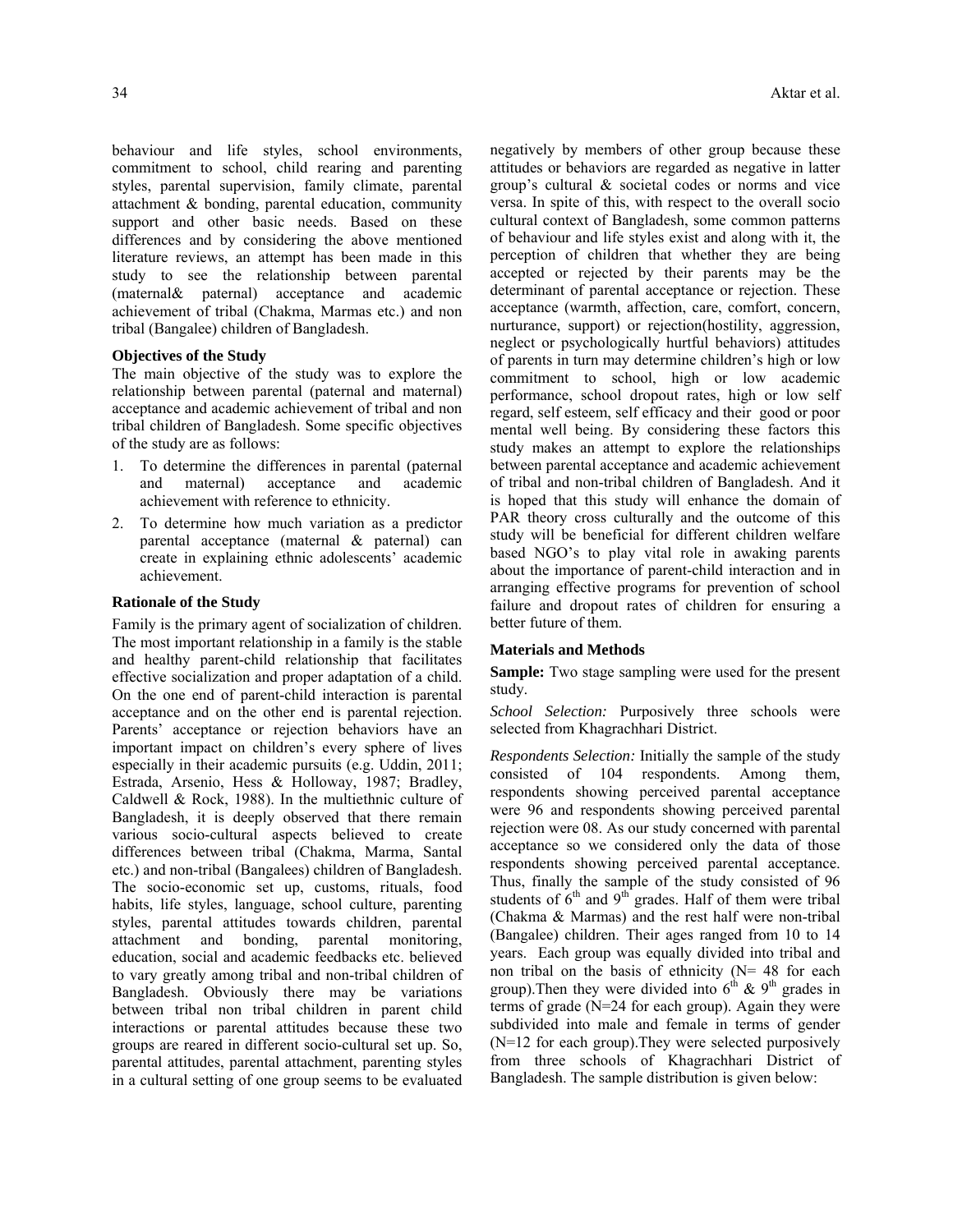| Variables  |      | VI     |      | IX     |    |  |
|------------|------|--------|------|--------|----|--|
|            | Male | Female | Male | Female |    |  |
| Tribal     |      |        |      |        | 48 |  |
| Non-tribal | 12   | 12     | 12   | 12     | 48 |  |
| Total      | 24   | 24     | 24   | 24     | 96 |  |

Table 1 Distribution of respondents according to ethnicity (Tribal& Non-Tribal), grade  $(6^{th} \& 9^{th})$  and Gender (Male &Female)

### **Instruments**

**Personal Information Form (PIF):** The PIF elicited demographic, personal and social information that included respondents' gender, age, GPAs in PSC/JSC Exams, number of siblings, birth order, family size, parental education, parental occupation, ethnicity, religious affiliation etc.

**Bangla Version (Uddin, 2011) of the Child PARQ/CQ: Mother and Father Versions (Short Form) Originally Developed by Rohner (2005) :** Child Parental Acceptance Rejection Questionnaire (PARQ/CQ): Mother and Father Versions (Short Form) were used to assess children's perceptions of parental (maternal and paternal) acceptance and rejection. This form contains 29 items. Out of 29 items, 24 items encompassed the four different dimensions of Parental Acceptance-Rejection Questionnaire (PARQ) and the remaining 5 items represented the Control subscale. Respondents were instructed to ask themselves if an item is basically true or untrue about the way their parents treat them. If the statement is applied to them, they were instructed to score themselves, "Is it almost always true?" Or "Is it sometimes true?" Or if an item did not apply to the way their parents treated them, they were instructed to ask themselves, "Is it rarely true?" Or "Is it almost never true?" Numerical score for each response was recorded as 4 for "almost always true", 3 for "sometimes true", 2 for "rarely true", and 1 for "almost never true. In order to minimize yay/nay-saying (Couch & Kenston, 1960) and other forms of responseset bias, nearly half (9 out of 24) of the items on the PARQ (short form) must be reverse scored to create a total acceptance rejection score. More specifically, the entire warmth/affection scale must be reverse scored to create the form of rejection called coldness/lack of affection. Only one of the items (item 18) of the indifference/neglect items is reverse scored. Reverse scoring items this way allows the transformed warmth/affection scale to be added to the other three rejection scales, thus creating an overall measure of perceived acceptance-rejection. The warmth/affection scale refers to parent-child relationships where parents are perceived to give love or affection without

qualification. Eight items included in this subscale are 1, 4, 11, 15, 21, 23, 27, and 29. Scores on this subscale spread from a low of 8 (maximum acceptance) to a high of 32.The hostility/aggression scale refers to conditions where children believe their parent is angry, bitter, or resentful of them (i.e., perceived hostility) or to conditions where children believe their parent intends to hurt them physically or verbally (perceived aggression). Six items included in this subscale are 5, 8, 12, 17, 22, and 24. Scores on this subscale spread from a low of 6 (maximum acceptance) to a high of 24. The indifference/neglect scale assesses conditions where children see their parent as unconcerned or uninterested in them. Six items included in this subscale are 2, 9, 13, 16, 18, and 24. Scores on this subscale spread from a low of 6 (maximum acceptance) to a high of 24. Undifferentiated rejection refers to individuals' beliefs that parents do not really care about them or love them, even though there might not be clear behavioral indicators that the parents are neglecting, unaffectionate, or aggressive toward them. Four items included in this subscale are 6, 10, 19, and 24. Scores on this subscale spread from a low of 4 (maximum acceptance) to a high of 16. Control refers to children's perceptions of the behavioral control (i.e., permissiveness or strictness) by their parents they now experience. Five items included in this subscale are 3, 7, 14, 20, and 26. Scores on this subscale spread from a low of 5 (maximum acceptance) to a high of 20.The lowest possible score of this scale (for both mother and father versions) is 24 and highest possible score is 96 with a possible midpoint score of 60. That means, scores at or above this midpoint represents more parental rejection as perceived by the offspring. The Lower the scores (Less than 60) the more will be the parental acceptance perceived by the offspring. The internal consistency reliability of the PARQ/CQ: Mother was .86 and for father was .84. Both mother and father versions of PARQ/CQ finally proved to be psychometrically sound because of its satisfactory convergent validity. The PARQ has been used in over 400 studies worldwide and is known to have outstanding reliability and validity for use in crosscultural research (Khaleque & Rohner, 2002; Rohner, 2005).

**Academic Achievement:** The academic achievement was measured from Grade Point Average (GPA) of respondents' previous class. For authentic measure, the GPAs of JSC and PSC were taken into consideration that was collected from respondents' school records. Here, higher GPAs indicated better academic achievement.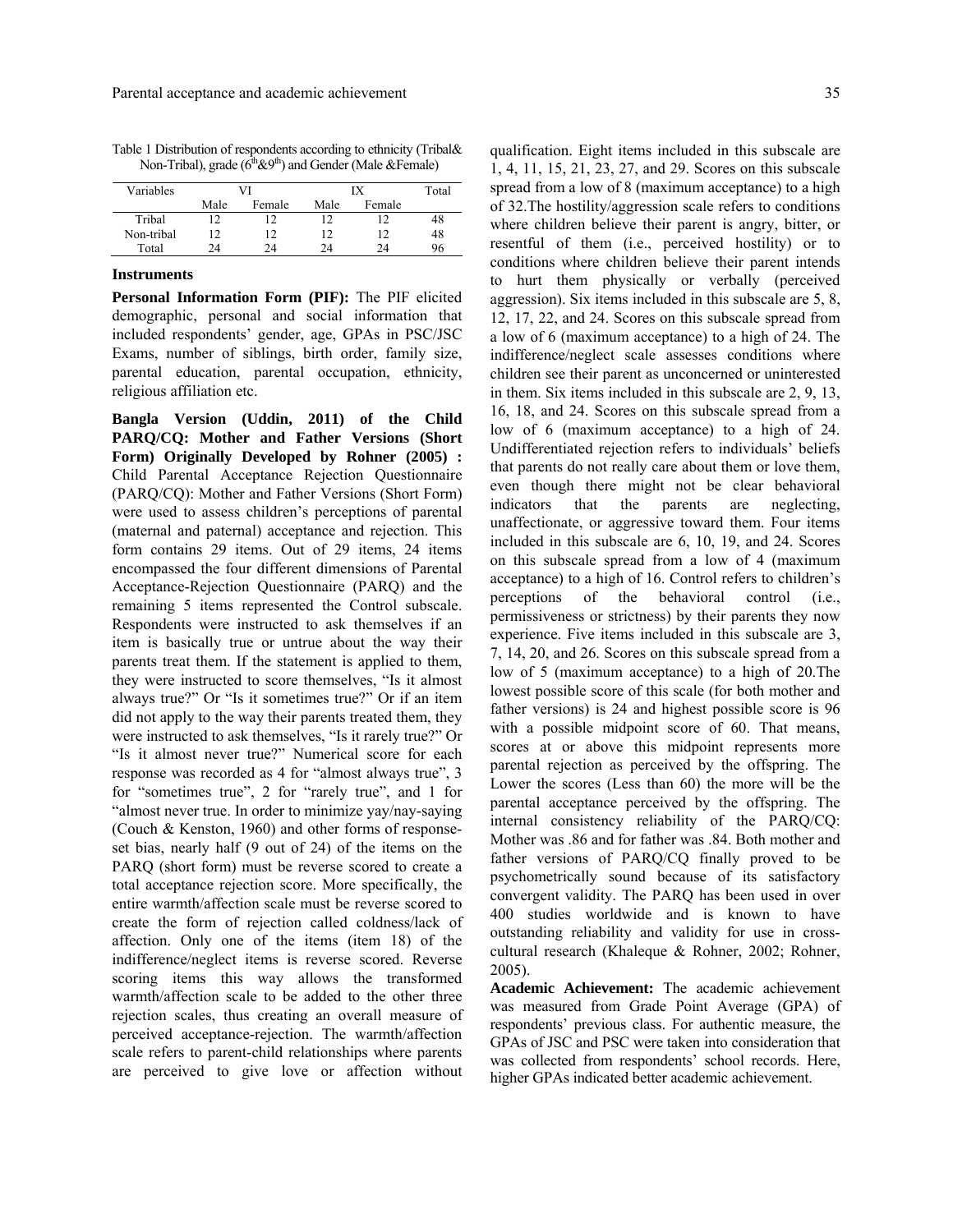# **Procedure**

A written permission was received from the U.N .O. of Khagrachhari district for collecting data. The headmaster of each school was approached for his/her cooperation. All measures along with the PIF were administered to students in classroom settings. Before the administration, necessary rapport was established with respondents. Respondents were asked to complete the questionnaires at their own pace. Respondents were assured that their responses will be kept confidential and that there is nothing like right or wrong responses to any question. Finally, respondents were encouraged to ask questions coming in their minds during the task and they were informed of their right to withdraw from the study at any time. It took half an hour on average to complete the task. On completion, every respondent was given a token gift with thanks for their participation in the study.

# **Design of the Study**

Cross sectional survey design was used for the present study.

### **Results**

Standardized statistical analyses were used to explain the collected data. The results and their interpretations are presented in the following section.

Table 2 Correlations between Maternal Acceptance and Academic Achievement of Tribal and Non-Tribal Children

| Variables            | Maternal     | Academic<br>Achievement |  |  |
|----------------------|--------------|-------------------------|--|--|
|                      | Acceptance   |                         |  |  |
| Maternal Acceptance  |              |                         |  |  |
| Academic Achievement | $-.304$ (**) |                         |  |  |
| .                    |              |                         |  |  |

\*\*Correlation is significant at the 0.01 level (2-tailed)

Table 2 indicates a significant negative correlation between maternal acceptance and academic achievement scores of tribal and non-tribal children  $(r= -0.304,$ p<0.01).That is, the lower the maternal acceptance scores (e.g. lower scores indicate more maternal acceptance), the higher will be the academic achievement scores (e.g. higher scores indicate high academic achievement) of tribal and non-tribal children and vice versa.

Table 3 Correlations between Paternal Acceptance and Academic Achievement of Tribal and Non-Tribal Children

| Variables            | Paternal<br>Acceptance | Academic<br>Achievement |
|----------------------|------------------------|-------------------------|
| Paternal Acceptance  |                        |                         |
| Academic Achievement | $-322$ (**)            |                         |

\*\*Correlation is significant at the 0.01 level (2-tailed)

Table 3 indicates a significant negative correlation between paternal acceptance and academic achievement scores of tribal and non-tribal children( $r = -0.322$ , p<0.01).That is, the lower the paternal acceptance

scores (e.g. lower scores indicate more paternal acceptance), the higher will be the academic achievement scores (e.g. higher scores indicate high academic achievement) of tribal and non-tribal children and vice versa.

Table 4 Differences in Parental Acceptance (Maternal and Paternal Acceptance) and Academic Achievement of Tribal and Non-Tribal Children

| Variables               | Ethnicity  | N  | Mean  | Sd    | df |       | p        |
|-------------------------|------------|----|-------|-------|----|-------|----------|
| Maternal<br>Acceptance  | Tribal     | 48 | 45.10 | 7.470 | 94 | 5.114 | $0.001*$ |
|                         | Non-Tribal | 48 | 37.50 | 7.095 |    |       |          |
| Paternal<br>Acceptance  | Tribal     | 48 | 45.19 | 7.347 | 94 | 3.276 | $0.001*$ |
|                         | Non-Tribal | 48 | 40.27 | 7.356 |    |       |          |
| Academic<br>Achievement | Tribal     | 48 | 2.93  | 1.07  | 94 | 4.792 | $0.001*$ |
|                         | Non-Tribal | 48 | 3.79  | 0.627 |    |       |          |
|                         |            |    |       |       |    |       |          |

P<0.01\*

Results reported in Table 4 revealed a significant difference (df =94,  $t=5.114$ ,  $p<0.01$ ) in maternal acceptance of tribal  $(M=45.10, Sd=7.470)$  and nontribal (M=37.50, Sd=7.095) children. That is, non-tribal children were more maternally accepted as compared to their tribal counterpart. Again, the results revealed a significant difference (df =94,  $t=3.276$ ,  $p<0.01$ ) in paternal acceptance of tribal (M=45.19, Sd=7.347) and non-tribal (M=40.27, Sd=7.356) children. That is, nontribal children were more paternally accepted as compared to their tribal counterpart. The results also showed a significant difference (df  $=94$ ,  $t=4.792$ , p<0.01) in academic achievement of tribal (M=2.93, Sd= $1.07$ ) and non-tribal (M= $3.79$ , Sd= $.627$ ) children. That is, non-tribal children showed higher academic achievement as compared to their tribal counterpart.

Table 5 Regression of Academic Achievement on Maternal Acceptance

| Predictors                           | Un std. Coeff.   |                | Std.<br>Coeff. |              | P              | $r_{n}$  | $r^2$ <sub>n</sub> $\times$ 100 |
|--------------------------------------|------------------|----------------|----------------|--------------|----------------|----------|---------------------------------|
|                                      | в                | SE             | B              |              |                |          |                                 |
| (Constant)<br>Maternal<br>acceptance | 4.85<br>$-0.036$ | 0.492<br>0.012 | $-0.304$       | 9.87<br>3.09 | 0.000<br>0.003 | $-0.304$ | 9.24                            |

Adjusted R<sup>2</sup>=0.083, (F<sub>1,94</sub>=9.59, P<0.01)

The value of standardized beta in table 5 ( $\beta$ = -.304) reveals that the increases of 1 standard deviation unit in academic achievement, decreases 0.304 standard deviation unit in maternal acceptance. The value of adjusted R<sup>2</sup> (Adjusted R<sup>2</sup>=0.083, (F<sub>1, 94</sub>=9.59, P<.01)) in table-5 also reveals that the predictor variable or maternal acceptance explains 8.3% variance of criterion variable 'academic achievement'. Furthermore, part correlation coefficient in the above table indicates that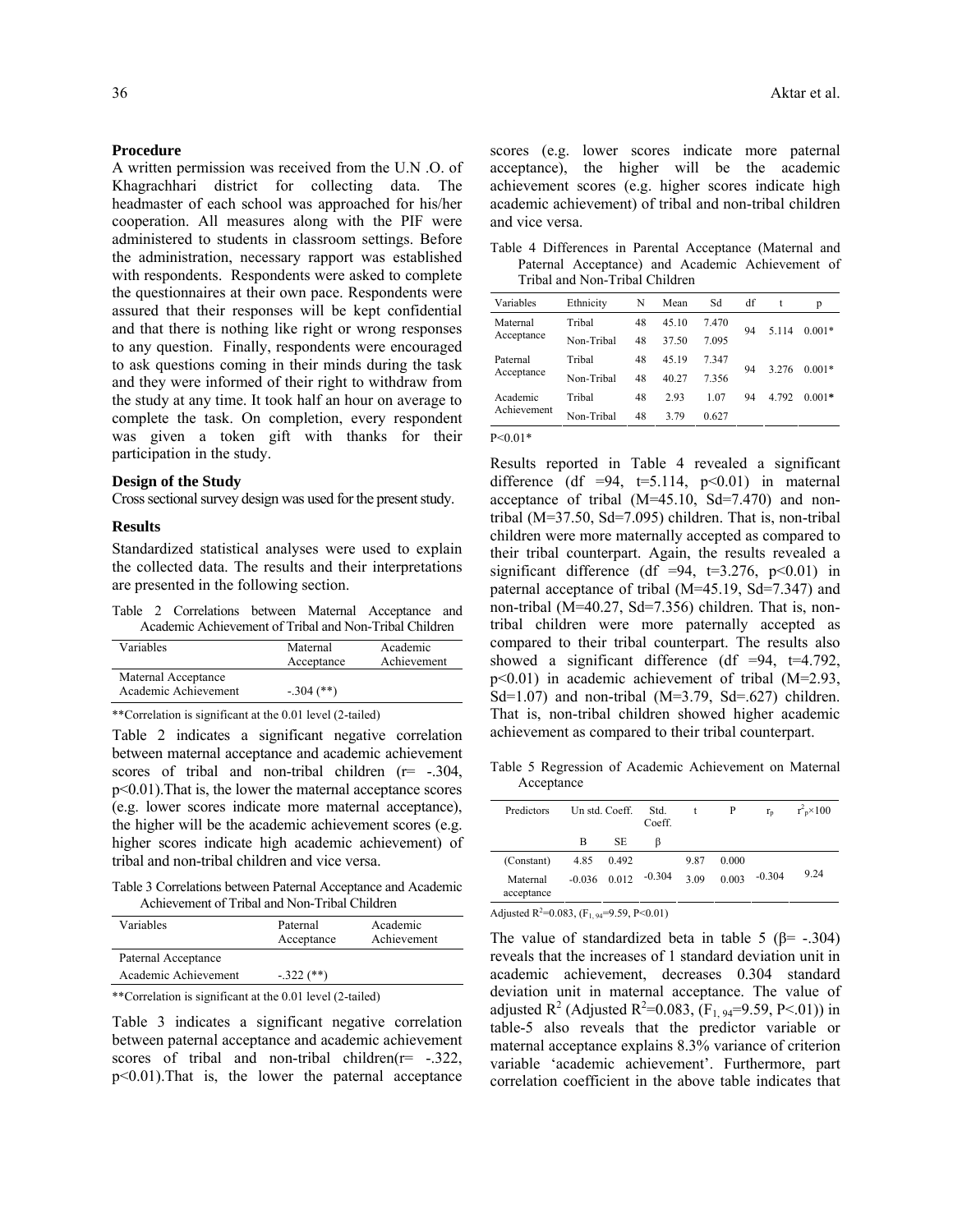the unique contribution of 'maternal acceptance' to explain the variance in academic achievement of tribal and non-tribal children was 9.24%. Thus, maternal acceptance was a stronger predictor to create variations in tribal and non-tribal children's academic achievement.

Table 6 Regression of Academic Achievement on Paternal Acceptance

| Predictors             | Un std. Coeff. |       | Std.<br>Coeff. |      | P     | $r_{p}$  | $r^2$ <sub>n</sub> $\times$ 100 |
|------------------------|----------------|-------|----------------|------|-------|----------|---------------------------------|
|                        | в              | SE.   | ß              |      |       |          |                                 |
| (Constant)             | 5.095          | 0.535 |                | 9.53 | 0.000 |          | 10.37                           |
| Paternal<br>acceptance | $-0.041$       | 0.012 | $-0.322$       | 3.29 | 0.001 | $-0.322$ |                                 |

Adjusted  $R^2$ =0.103,  $(F_{1, 94}$ =10.85, P<0.01)

The value of standardized beta in table 6 ( $\beta$ = -.322) reveals that the increases of 1 standard deviation unit in academic achievement, decreases 0.322 standard deviation unit in paternal acceptance. The value of adjusted R<sup>2</sup> (Adjusted R<sup>2</sup>=0.103, (F<sub>1, 94</sub>=10.85, P<.01)) in table 6 also reveals that the predictor variable or paternal acceptance explains 10.3% variance of criterion variable 'academic achievement'. Furthermore, part correlation coefficient in the above table indicates that the unique contribution of 'paternal acceptance' to explain the variance in academic achievement of tribal and non-tribal children was 10.37%. Thus, paternal acceptance was a stronger predictor to create variations in tribal and non-tribal children's academic achievement.

### **Discussion and Conclusion**

The main objective of the present study was to explore the relationship between parental acceptance and academic achievement of tribal and non-tribal children of Bangladesh. Some specific objectives of this study were: to determine the differences in parental (paternal and maternal) acceptance and academic achievement with reference to ethnicity and to determine how much variation as a predictor academic achievement can create in explaining ethnic adolescents' parental (paternal and maternal) acceptance. Towards this end, Bangla Version (Both Mother and Father Versions) of PARQ/CQ (Uddin, 2011) was administered on 96 respondents (48 tribal and 48 non-tribals) of Khagrachari district, Bangladesh. Results of the study were analyzed through correlations, regressions and *t*values.

Results of the study revealed significant negative correlations between maternal acceptance and academic achievement scores and also between paternal acceptance and academic achievement scores (Table 2  $& 3$ ). That means, the lower the maternal acceptance scores (e.g. lower scores indicate more maternal acceptance), the higher will be the academic achievement scores (e.g. higher scores indicate high academic achievement) of tribal and non-tribal children and vice versa.

It was found from the results of the study that there were significant differences in maternal acceptance, paternal acceptance and academic achievement between tribal and non tribal children. That is, non tribal children were more maternally accepted, more paternally accepted and showed higher academic achievement as compared to their tribal counterpart (Table 4).

The value of adjusted R<sup>2</sup> (Adjusted R<sup>2</sup>=0.083, (F<sub>1,</sub>  $_{94}$ =9.59, P<.01)) in table 5 revealed that the predictor variable 'maternal acceptance' explains 8.3% variance of criterion variable 'academic achievement'. Again, the value of adjusted R<sup>2</sup> (Adjusted R<sup>2</sup>=0.103,  $(F_1)$  $_{94}$ =10.85, P<.01)) in table 6 revealed that the predictor variable 'paternal acceptance' explains 10.3% variance of criterion variable 'academic achievement'. Thus, parental acceptance (maternal and paternal) was a stronger predictor to create variations in tribal and nontribal children's academic achievement. The results of the study are consistent with several previous studies (Estrada, Arsenio, Hess & Holloway, 1987; Bradley, Caldwell & Rock, 1988; Christian, Morrison, & Bryant, 1998; Committee on Early Childhood Pedagogy, 2000; Kamble and Adsul, 2012; Khan et al., 2010; Topor et al., 2010, Uddin, 2011; Jeynes, 2003; Xitao and Michael, 2001; Luby et al., 2012).

The results of this study are also consistent with PAR theory's socio-cultural subsystems model and sub theory. This theory shows that parents' any given form of behaviour(acceptance or rejection) is shaped by the maintenance systems of a society including such social institutions as family structure, household organizations, economic organization, political organization, system of defense, and other institutions that bear directly on the survival of a culturally organized population within its natural environment (Kardiner,1939, 1945a, 1945b; Whiting & Child ,1953; Bronfenbrenner,1979, 1994; Berry,2006; Rohner, 1986). Due to the poor maintenance systems of these social institutions in a tribal set up as compared to the socio-culturally enriched non-tribal set up, it is believed that the personal characteristics such as temperament, intelligence, academic achievement, behavioral dispositions and personality development are varied to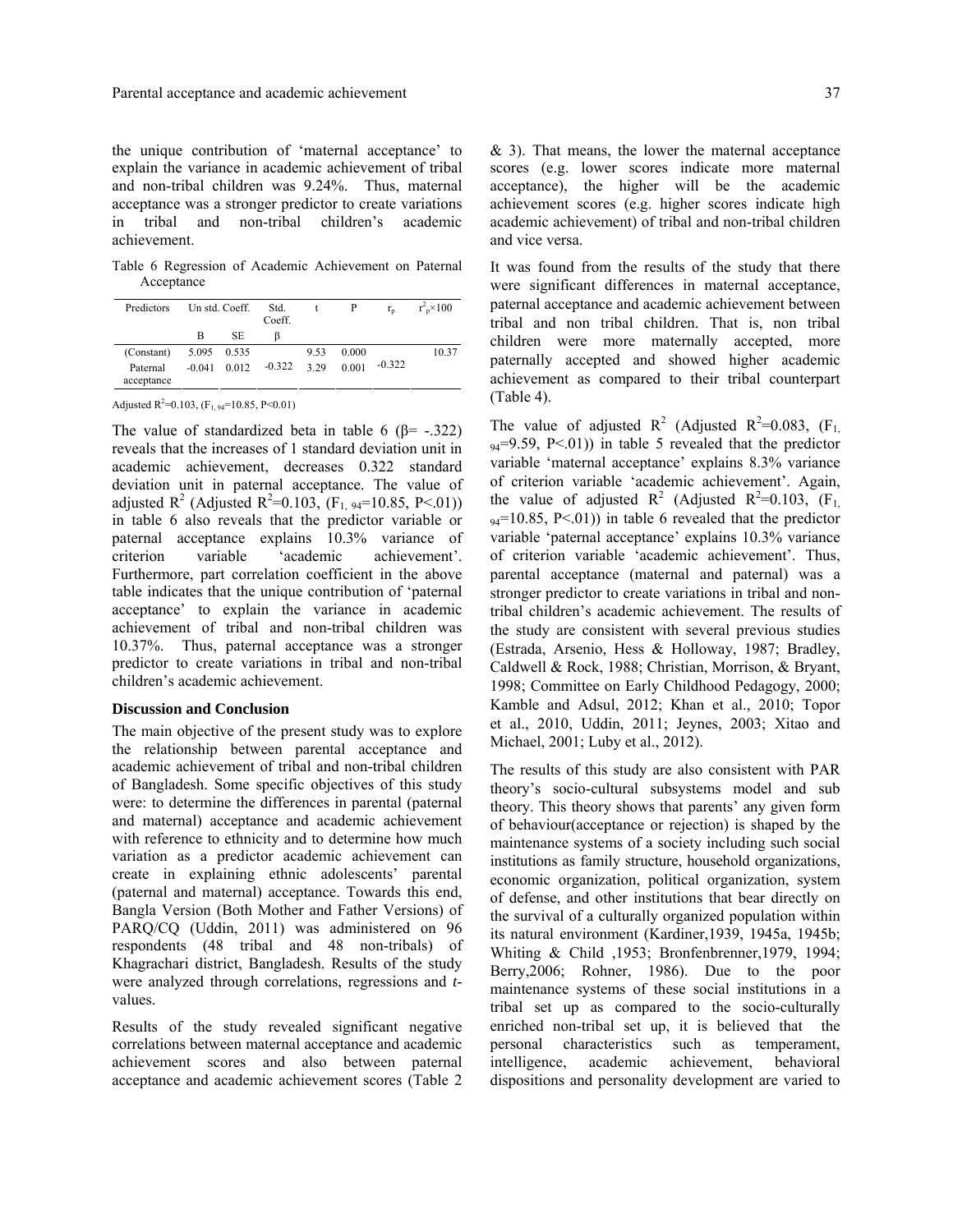a great extent between children of these two set ups. In a tribal set up, parents' social isolation without social and emotional supports, economic deprivation, appear universally to be at greatest risk for withdrawing love and affection from children. But in the non tribal set up, a social, emotional and economic support network help parents to accept their children more positively with warmth, love, affection and appreciation. Hence the non tribal children as compared to their tribal counterpart develop themselves through greater self confidence, self regard, self esteem and they possess high commitment to school, have lower dropout rates and are academically high achievers as compared to tribal children. Thus it is plausible to argue that there is a clear relation between academic achievement and parental acceptance of children. Similarly, ethnic differences due to the availability or non availability of various psychological and socio-cultural factors are also responsible to create differences in parental (maternal and paternal) acceptance and academic achievement of children of tribal and non-tribal set up. These sociocultural explanations in the perspective of PAR theory (e.g. Socio-cultural Subsystems Model and Sub Theory) are in line with the objectives of the present study and these explanations have clearly reflected in the results of the study.

## **Concluding Remarks**

The significant findings of the study could not be emphatically generalized without substantial empirical researches in such areas including different ethnic groups' children in the context of Bangladesh. Here, the basic necessity for future research lies. Further research should be designed as to find out more variables like teacher acceptance- rejection, peer acceptancerejection etc. and their effects on the academic pursuits of different ethnic groups' children of Bangladesh. It can be argued that the problem of researching parental acceptance and academic achievement of tribal and non-tribal children is too vast to be dealt with in such a short research. However, it throws light into this area which needs further studies and exploration.

#### **References**

- Barnard, KE & Kelly, JA. 1990. Assessment of parent-child interaction. In Meisels, S.J. and Shonkoff, J.P (Eds.) *Handbook of early childhood interventi*on (pp. 278-302) London: Cambridge University Press.
- Baumrind, D.1971. Current patterns of parental authority. *Developmental Psychology,* **4**(1),1-103
- Berry, JW, & Poortinga, YH. 2006. Cross-cultural theory and methodology. In J. Georgas, J.W Berry, F.J.R. vander Vijver, C. Kagitcibas, & Y.H. Poortinga (Eds.), *Families across cultures:*

*A 30-Nation Psychological Study* (pp.51-71)*.* Cambridge University Press.

- Bowllby, TR. 1967. Personality roles in large family. *Child Development*, **26**, 71-78.
- Bradley, RH, Caldwell, BM, & Rock, SL. 1988. Home environment and school performance: A ten year follow- up and examination of three models of environmental action*. Child Development*, **59**, 852-867.
- Bronfenbrenner, U. 1979. *The ecology of human development: Experiments by nature and by design*. Cambridge, MA: Harvard University Press.
- Bronfenbrenner, U. 1994. Ecological models of human development*. In International Encyclopedia of Education*, Vol. 3 (2nd ed.; pp 1643-1647). Oxford, England: Elsevier Sciences, Ltd.
- Christian, K, Morrison, FJ, & Bryant, FB. 1998. Predicting kindergarten academic skills: Interactions among child care, maternal education, and family literacy environments. Early *Childhood Research Quarterly*.**13**, 501–521.
- Committee on Early Childhood Pedagogy. 2000. Eager to learn: Educating our preschoolers. The National Academies Press; Washington, DC.
- Couch, A., & Kenston, K. (1960). Yeasayers and naysayers: Agreeing response set as a personality variable. *Journal of Abnormal and Social Psychology*, *60*, 151-174.
- Darling, N. 1999. Parenting style and its correlates*. Clearing house on Elementary and Early Childhood Education.* Retrieved from http: //ecap. crc. illinois. edu/ eecearchive/ digests/ 1999/ darlin99.pdf
- Darling.N, & Steinberg, L. 1993. Parenting style as context: An integrative model. *Psychological Bulletin,* **113** (3), 487-496.
- Elias, MS. 2006. Relationship between parent-child interaction and academic performance of the child. *Journal of Life and Earth Science,* **1**(2), 73-75.
- Epstein, JL. 1989. Family structure and student motivation: A development perspective. *Research on Motivation in Education*, **3**, 259-295.
- Estrada, P, Arsenio, WF, Hess, RD, & Holloway, SC. 1987. Affective quality of the mother-child relationship: Longitudinal consequences for children's school relevant cognitive functioning. *Developmental Psychology*, **23**(2), 210-215.
- Fletcher, AC, Walls, JK, Cook, EC, Madison, KJ, & Bridges, TH. 2008. Parenting style as a moderator of associations between maternal disciplinary strategies and child well-being, *Journal of Family Issues,* **29** (12), 1724-1744.
- Good, V. 1993. Dictionary of Psychology, 3rd Ed., McGraw Hill Book Company.
- Hoover-Dempsey, KV, & Sandler, HM. 1997. Why do parents become involved in their children's education?, *Review of Educational Research*, **67**, 3-42.
- Jeynes, W. 2003. A Meta-Analysis: The Effects of Parental Involvement on Minority Children's Academic Achievement. *Education & Urban Society*, **35** (2), 202-218.
- Kagan, J. 1974. The psychological requirements for human development. In N. B. Talbot (Ed.), *Raising children in modern America: Problems and prospective solutions.* (pp. 86-97). Boston, MA: Little, Brown, & Co.
- Kagan, J. 1978. The parental love trap. *Psychology Today,* **12**, 54-61.
- Kamble,VS, & Adsul, R. 2012. Academic Performance as Function of Parental Acceptance and Academic Climate among Adolescents. *IPEDR*, **53** (12), 55-58.